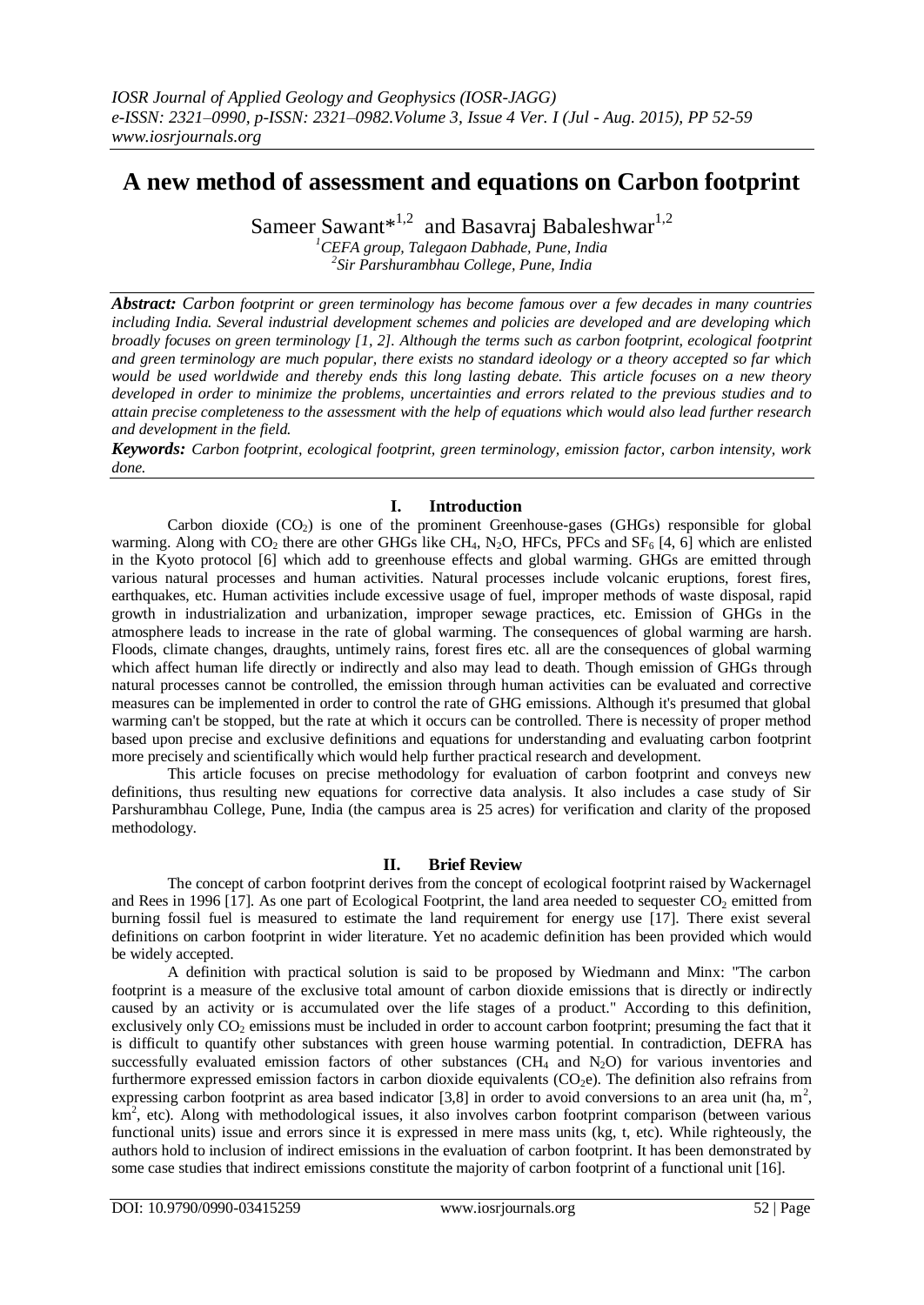An organizational definition of carbon footprint is provided by Tao Gao, Qing Liu and Jianping Wang: "An organizational carbon footprint measures the GHG emissions from all activities across the organization including energy used in buildings, industrial processes and company vehicles." In this definition, other substances or GHGs including  $CO<sub>2</sub>$  are included for rightful carbon footprint assessment. A terminal consumption analysis method based on the IO analysis is used as a method for evaluating organizational carbon footprint [14]. But, similar to the definition provided by Wiedmann and Minx this definition too lacks the element for comparison between different scale functional units.

For calculation of carbon footprint of a mega structure such as city or a municipality the following definition is proposed by Larsen and Hertwich: "Carbon footprint is the life-cycle GHG emissions caused by the production of goods and services consumed by a geographically-defined population or activity, independent of whether the GHG emissions occur inside or outside the geographical borders of the population or activity of interest." [15] According to this definition carbon footprint refers to GHG emissions based on the consumption of a defined population, therefore calculation of the carbon footprint of a city or municipality should not be limited to its geopolitical boundaries [16]. It provides an element for comparison between cities by promoting evaluation of carbon footprint as GHG emissions per-capita. But population in a geopolitical area or a city is variable or can be said to be constantly increasing and therefore this may introduce uncertainties and fatal errors in setting GHG mitigation goals and comparing its own yearly carbon footprints.

All the above definitions involve methodological issues, evaluation and comparison errors or incompleteness. For precise evaluation and exhaustive study of carbon footprint patterns, spatial and temporal boundaries are necessary to be set and must be included in an ideal definition of carbon footprint. Such a definition has been proposed by Glen Peters: "The 'carbon footprint' of a functional unit is the climate impact under a specified metric that considers all relevant emission sources, sinks, and storage in both consumption and production within the specified spatial and temporal system boundary." Following the definition of a carbon footprint is the notion of 'embodied carbon', 'carbon flows', 'embedded carbon', 'virtual carbon', and similar terms. Historically, the emissions that occur along the supply chain of a functional unit have been said to be 'emissions embodied' in the functional unit. The emissions are not a physical part of the functional unit, but are associated with the functional unit via the production network [13]. Although the definition seems to be of a wider and open perspective, it involves other necessary and prominent terms such as sinks and storage which couldn't be ignored. Inclusion of spatial and temporal boundaries adds preciseness to the evaluation of carbon footprint and to the further study. The method to determine carbon footprint is not included in the definition which adds methodological issue.

## **III. New Theory**

We propose the following definition, eliminating methodological confusions and minimizing errors and uncertainties.

## **A carbon footprint of a functional unit is a measure of 'work done' (expressed in kWyear) by the GHG emissions (expressed as CO2e) considering all relevant sources, sinks and storage in both consumption and production within specified spatial and temporal system boundary.**

This definition we proposed is similar to that proposed by Peters. As said above, the definition of Peters is precise and ideal, except there is no method of determination of carbon footprint provided. We included evaluation of work done by the GHG emissions in the definition, making it more precise. Work done is expressed in joules and it provides more scientific information about GHG emissions. The evaluation of work done is necessary and the equations required for this are discussed further including an example of a case study. The very first stage of carbon footprint assessment is data collection. The four stages of data collection we used are

- a) Dividing the institute into discrete departments
- b) Finding and listing the sources of emissions from every department
- c) Preparing exhaustive questionnaire for every department separately
- d) Data gathering and data extrapolation wherever inadequate data are available

Once the data are available, we need to evaluate the mass of carbon dioxide equivalents (tCO2e) as activity data (AD) times the standard emission factor (EF) (emission factors as shown in table 1)

 $AD x EF = tCO<sub>2</sub>e$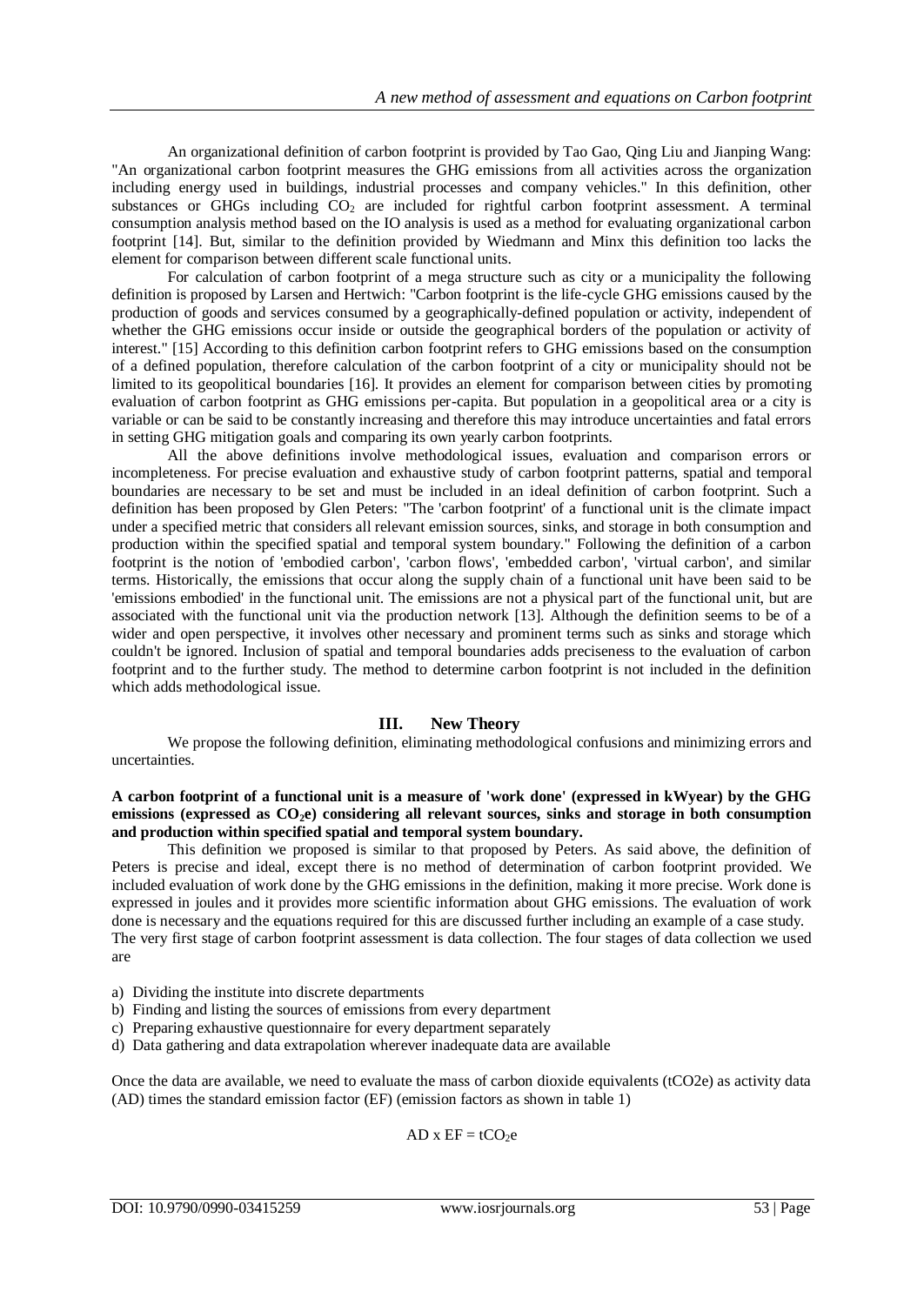It's presumed that evaluation of mass of  $CO<sub>2</sub>e$  will introduce some uncertainties because of data extrapolation. Also, the use of standard emission factors may introduce some error on the data because it's known that the emission rates may vary according to the region and locality. As far as possible authentic data must be gathered avoiding extrapolation [19] and if possible, the correct emission factors for the region or locality must be found to avoid errors.

| Sr. No.        | Inventories     | <b>Emission Factors</b> | Units                     |
|----------------|-----------------|-------------------------|---------------------------|
|                |                 |                         |                           |
|                | Human           | 1.1                     | kgCO <sub>2</sub> e/24hr  |
| $\overline{c}$ | Petrol          | 2.1914                  | kgCO <sub>2</sub> e/l     |
| 3              | Diesel          | 2.6024                  | kgCO <sub>2</sub> e/l     |
| 4              | Water supply    | 0.0014                  | kgCO <sub>2</sub> e/l     |
| 5              | Paper           | 0.928                   | kgCO <sub>2</sub> e/kg    |
| 6              | Solid waste     | 0.021                   | $kgCO$ <sub>2</sub> $ekg$ |
| 7              | LPG             | 0.214                   | kgCO <sub>2</sub> e/kWh   |
| 8              | Electricity     | 0.856                   | kgCO <sub>2</sub> e/kWh   |
| 9              | Plastic         | 2.154                   | kgCO <sub>2</sub> e/kg    |
| 10             | Food and drinks | 3.59                    | kgCO <sub>2</sub> e/kg    |
|                |                 |                         |                           |

**Table 1:** Emission factors for conversion (The emission factors are standard and taken from - Carbon gas conversion factor respiratory- DEFRA [7])

We evaluate kgCO<sub>2</sub>e from all inventories responsible for GHG emissions using the above standard conversion factors [7, 11] as shown in Table 2 below. Although some extrapolation has been accounted (wherever utmost necessary), most of the data are authentic and provided by the valid authorities of the respective departments. For example, non-hostel (other) students are presumed to spend six hours in the campus. Diesel vehicles are presumed to travel 4.7 km/l [12], whereas petrol vehicles are presumed to travel 18.8 km/l.

| $Sr.$ No.      | Inventories   |                      | Activity data    | Kg CO <sub>2</sub> e |  |
|----------------|---------------|----------------------|------------------|----------------------|--|
|                |               |                      |                  |                      |  |
|                |               |                      |                  |                      |  |
| $\vert_1$      | Student       | Hostel               | 400 students     | 118800               |  |
|                |               | Other                | 5040 students    | 374220               |  |
| $\overline{c}$ | Travel        |                      | 11505 km         | 4451.62              |  |
|                |               |                      |                  |                      |  |
| $\overline{3}$ | Tours         |                      | 38292 km         | 8585.18              |  |
| 4              | Water         | Kitchen              | 720000 liters    | 4735.76              |  |
|                |               | Laboratory and other | 2662682.5 liters |                      |  |
|                |               |                      |                  |                      |  |
| 5              | Paper         |                      | 9631.54 kg       | 8938.07              |  |
| $\overline{6}$ | Solid waste   |                      | 17386.48 kg      | 365.12               |  |
|                |               |                      |                  |                      |  |
| 7              | LPG           | Kitchen              | 62341.5 kWh      | 15996.5              |  |
|                |               | Other                | 12408.5 kWh      |                      |  |
| 8              | Electricity   |                      | 144504 kWh       | 123695.4             |  |
|                |               |                      |                  |                      |  |
| 9              | Kitchen waste |                      | 11000 kg         | 39490                |  |
|                |               |                      |                  |                      |  |
|                |               |                      | Total            | 699277.6             |  |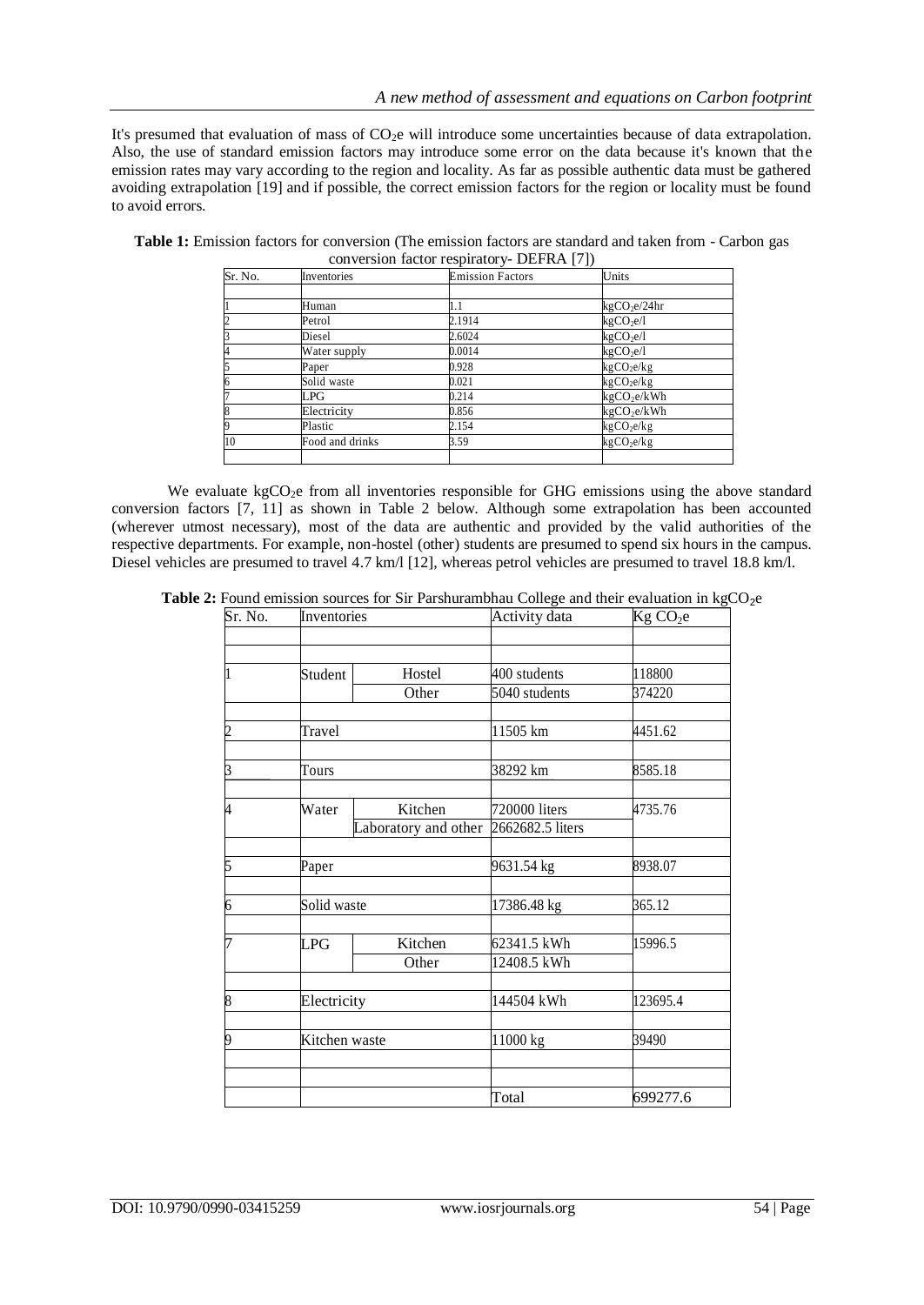

It's found that students contribute almost 70% of the GHG emissions. This is obvious for a college and also student source (or human source) do not need any mitigation presuming the fact that schools and colleges are building blocks of nation building and hence this emission source must not be taken into consideration for assessment (see Fig. 2). Either way, it's not possible to mitigate GHG emissions through human body.



**Figure 2:** Percent contribution from each source excluding human factor.

Further, the emissions must be separated into mandatory emissions (M) and waste emissions (W). Separation of emissions is necessary because often unnecessary on site emission sources like garbage waste which includes plastic, papers, etc. which are not responsible are also included in the emissions responsible for the product or services of the functional unit. This adds errors and uncertainties in the evaluation of carbon footprint. It makes the mitigation difficult and the functional unit never knows where to put effort on. But bifurcation and further explained process of evaluation makes the unit aware about where it needs to set mitigation goal and act? Therefore, the separation is very important.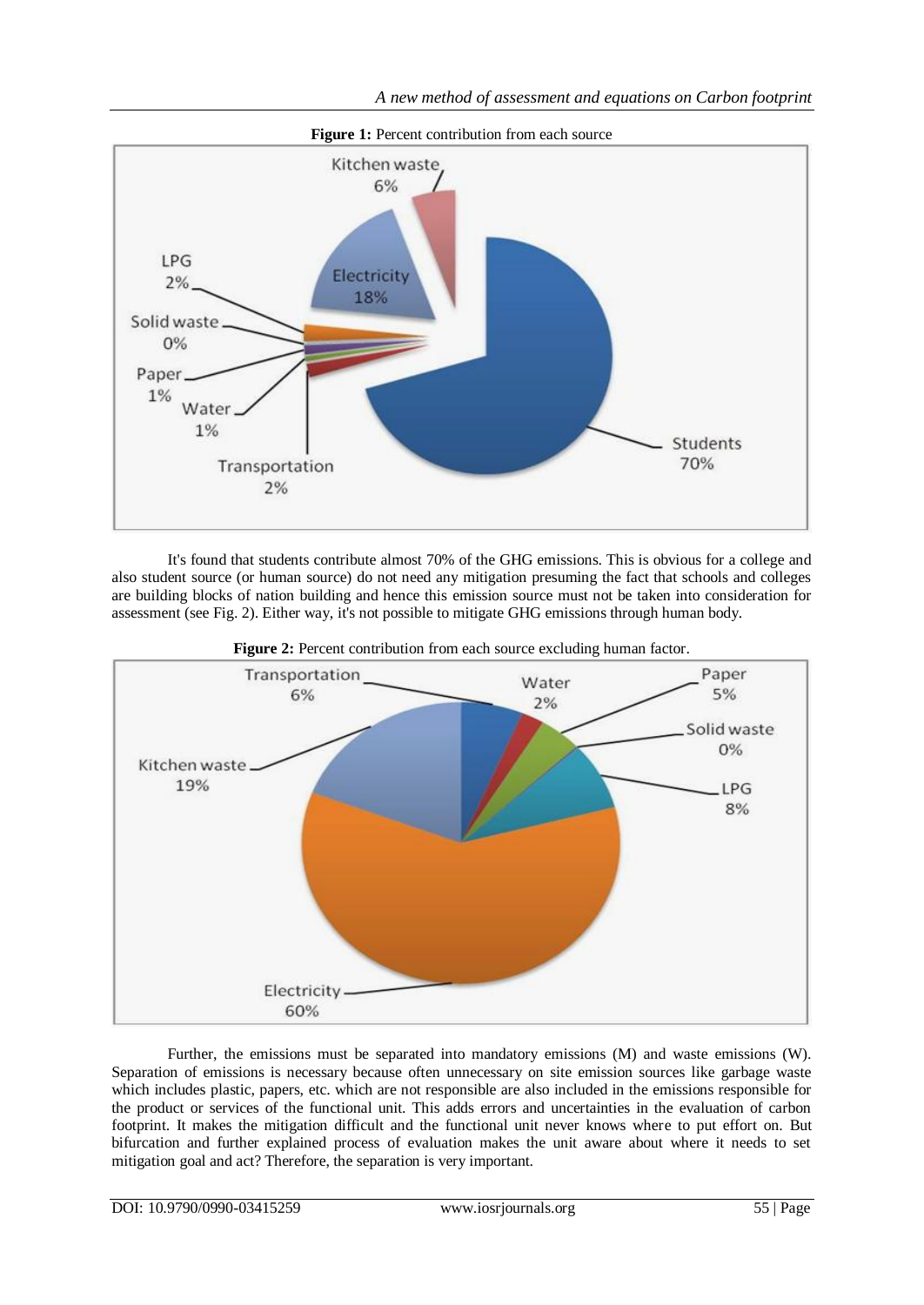## **5.1 Waste emissions**

Emissions of GHGs which are not related to any special purpose (production or services) of a functional unit are known as **waste emissions**. For simplicity, they can be called as unnecessary emissions. Solid waste, kitchen waste, water and LPG used for kitchen are the sources responsible for waste emissions; precisely, they are not necessary for the special purpose of the college. It's found that waste emissions mostly are ready to grave or in the last stage of the lifecycle. This is the reason for all the responsible emissions related to kitchen are expressed separately in Table 2. Waste emissions sum to have  $54204.197 \text{ kgCO}_{2}e$  emissions which constitute to be approximately 12.9% of the total GHG emissions.

For waste emissions, emission density must be evaluated. **Emission density** is defined as areal density  $(d<sub>W</sub>)$ , i.e. the exclusive total waste emissions (W) expressed in mass of  $CO<sub>2</sub>e$  per area (A) of the premise.

$$
d_W = \frac{W}{A}
$$
  
=  $\frac{54204.197}{101201.568}$   
= 0.536kg/m<sup>2</sup>

Knowing the emission density, a functional unit can try to decrease its unnecessary emissions every year. Relation to area gives advantage to compare the emission density to that of other functional units. The waste emission density for Sir Parshurambhau College is evaluated to be approximately  $0.5\text{kgCO}_2\text{e/m}^2$ . Kitchen waste and solid waste are chosen as waste emission sources because neither of the two is necessary for the special purpose of the college.

#### **5.2 Mandatory emissions**

Emissions of GHGs adding to the carbon footprint which are compulsory or required for the special purpose (production or services) of a functional unit are known as **mandatory emissions**.

For example; carbon emission by machines while manufacturing products, use of exam papers by a university, official papers, usage of water for the special purpose, etc. Carbon emission by human body is neither mandatory nor waste; it's a source we can't keep control on. Usage of water is unavoidable cause of certain and obvious reasons. Even most of the industrial machines require high amount of water and hence it is treated as mandatory for applicable sources. Mandatory emissions for the college are evaluated to be 152053.4285 kgCO2e emissions (see Table 3) which constitute to be approximately 22% of the GHG emissions.

Electricity accounts to be major contributor for mandatory GHG emissions and has 81% contribution. Since electricity and LPG come under scope 2 [10, 4] emissions, we don't have enough control over them. Proper usage of such sources would help minor decrease in the emissions. Small decrement too has equal importance when it comes to GHG mitigation. The sources we can have enough control on are transportation, water and paper.

Work done must be evaluated for GHG emissions from mandatory inventories (because mandatory emissions are the only GHG emissions responsible for a product or a service). Work done is necessary to be evaluated because during the evaluation process it gives the graphical relation between emission intensity VS emission power of the production or service which is important for understanding carbon footprint to the depth. We must therefore evaluate emission intensity and areal contribution for each of the individual inventories further to obtain emission power.

**Emission intensity** is a measure of total CO<sub>2</sub>e from mandatory inventories (mandatory emissions) per 'n' number of products (or some measure of input or output applicable [9, 18]).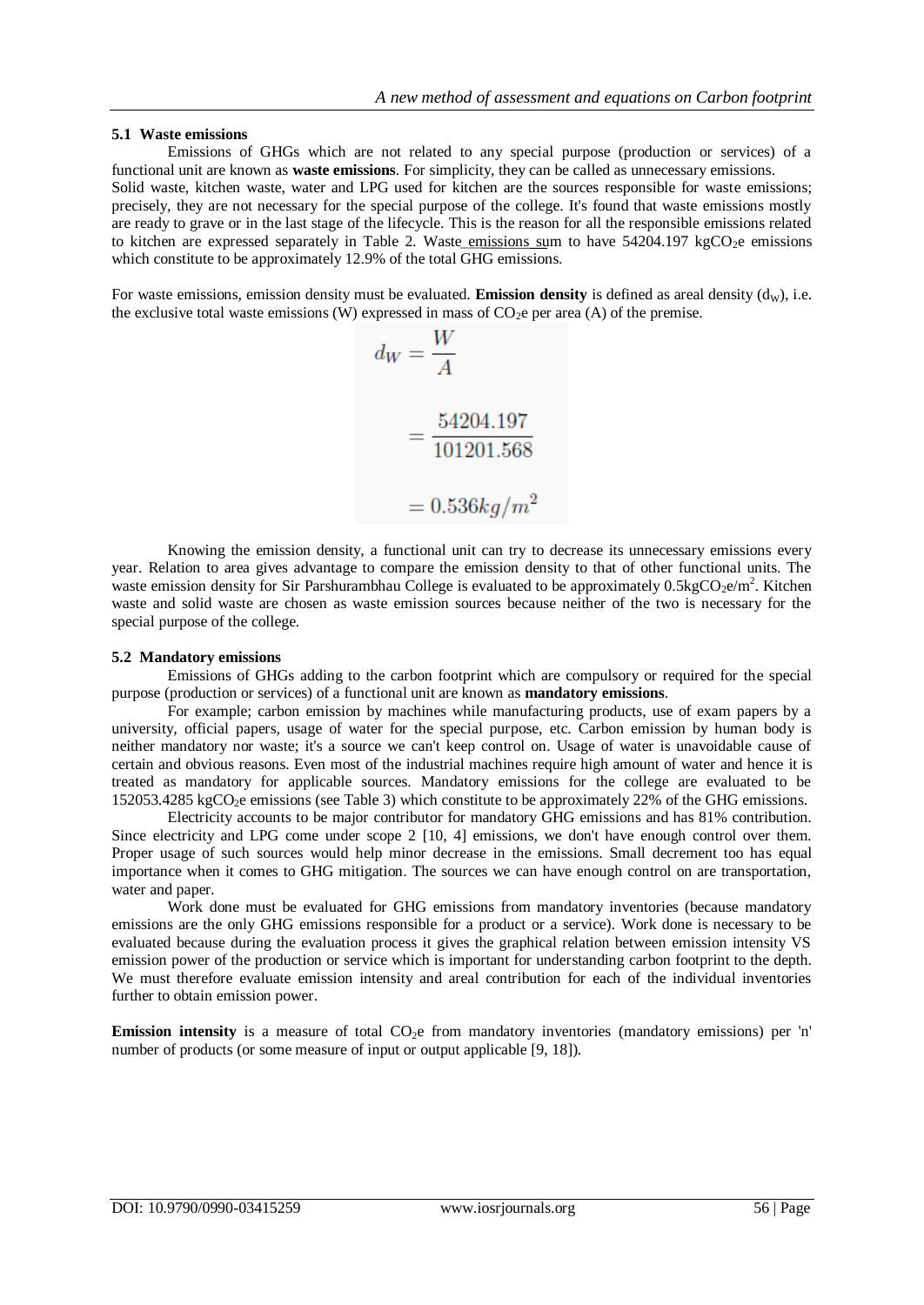

**Figure 3:** Percent contribution from each source for mandatory emissions

'M' is mass of GHG emissions from mandatory inventories and 'n' is total number of products or some other output quantity (in this case, students are considered to be products).

$$
I_E = \frac{M}{n}
$$

The total emission intensity is calculated to be  $27.9 \text{ W/m}^2$  approximately. For a college or a university, students can be treated as products. Therefore, we have chosen 'n' to be number of students in the college. If a functional unit produces multiple products, the intensities of individual products must be evaluated and then summated to find the total intensity. Taking the intensity as a whole for multiple products adds errors to the calculation. This is because two groups of different products in a same functional unit may have different emission rates.

**Areal contribution** ( $A_C$ ) is ratio of mass of CO<sub>2</sub>e from the inventory over total mass of mandatory emissions times area of the premise. 'A' stands for the total area of the premise.

$$
A_C = \frac{M}{T_e} A
$$

The total area of the premise is  $101201.6 \text{ m}^2$ .

Emission intensity and areal contribution for each of the inventories must be evaluated individually (see Table 3).

Furthermore, emission power must be evaluated (as shown in Table 3) to get the graphical relation between emission intensity and emission power.

| Table J. Evaluation of total work done |                     |              |           |             |           |  |  |  |
|----------------------------------------|---------------------|--------------|-----------|-------------|-----------|--|--|--|
| Emission                               | Mandatory           | Areal        | Emission  | Emission    | Work done |  |  |  |
| inventories                            | emissions           | contribution | intensity | power       |           |  |  |  |
|                                        | kgCO <sub>2</sub> e |              | $W/m^2$   | J/year      | kWyear    |  |  |  |
| Transport                              | 13036.774           | 8676.831     | 2.396     | 20793.72    | 20.79     |  |  |  |
| Water                                  | 3727.755            | 2481.066     | 0.685     | 1700.14     |           |  |  |  |
| Paper                                  | 8938.06             | 5948.867     | 1.643     | 9774.142    | 9.774     |  |  |  |
| LPG                                    | 2655.419            | 1767.35      | 0.488     | 862.696     | 0.862     |  |  |  |
| Electricity                            | 123695.42           | 82327.446    | 22.738    | 1871972.066 | 1871.972  |  |  |  |
| Total                                  | 152053.428          | 101201.568   | 27.951    | 1905102.784 | 1905.102  |  |  |  |
|                                        |                     |              |           |             |           |  |  |  |

**Table 3: Evaluation of total work done**

**Emission power** is defined as emission intensity times corresponding area for each inventory in mandatory emissions. It's derived from the inverse square law which states, 'intensity is inversely proportional to area and directly proportional to the power'.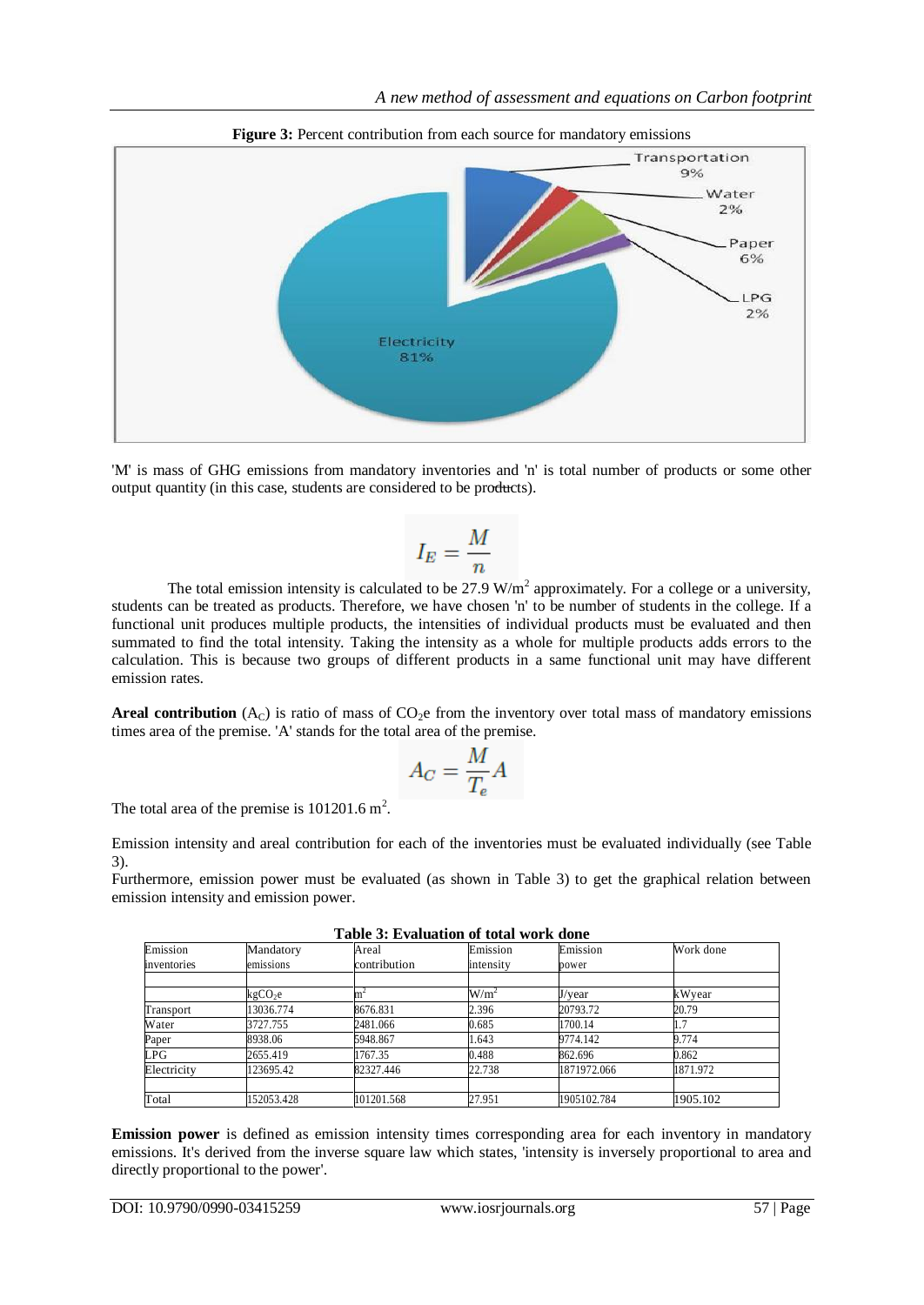$$
I_E = \frac{P_E}{A_C}
$$
   
inverse square law

 $P_E = A_C \times I_E$ 

The emission power from mandatory emissions is found to be 1905102.784 J/year for the college. It is recommended to use year as unit of time because carbon footprint is usually carried out over a period of year. One can evaluate that for several years and represent average emission power or average work done per year.

The graphical relation between emission intensity and emission power is given in Fig. 4 below. The regression error is found to be 1 which means there is no error for the plots to match the power series curve. The equation of the curve obtained,  $y = 3620.677x^2$  is parabolic. The general equation for the curve can be written as  $y = ax^2$ , this is valid for any assessment data. The coefficient 'a' could be found by dividing  $A_C$  by  $I_E$ .

$$
a = \frac{A_C}{I_E}
$$

$$
= \frac{101201.568}{27.951}
$$

 $= 3620.677$ 

From the emission power, work done can be evaluated.

**Work done** is defined as emission power of the mandatory emissions times the total time period (t) chosen for an assessment of carbon footprint.



**Figure 4:** Emission Power VS emission intensity graphical relation

 $W = P<sub>F</sub> x t$ 

Work done must be treated as the carbon footprint of any functional unit because it gives more scientific information in joules (converted into kWyear) and involves spatial and temporal system boundaries in itself; thus quantifying the carbon footprint. Also it gives graphical relation between emission intensity and emission power along with the equation of the parabolic curve using the coefficient 'a'. The work done is calculated to be 1905.10 kWyear for the college. This methodology provides various entities for comparison of carbon footprint between different functional units. Although a wider consent is necessary to set a large mitigation goal, institutes, organizations and industries may practice the presented methodology to extract necessary information regarding their carbon footprint.